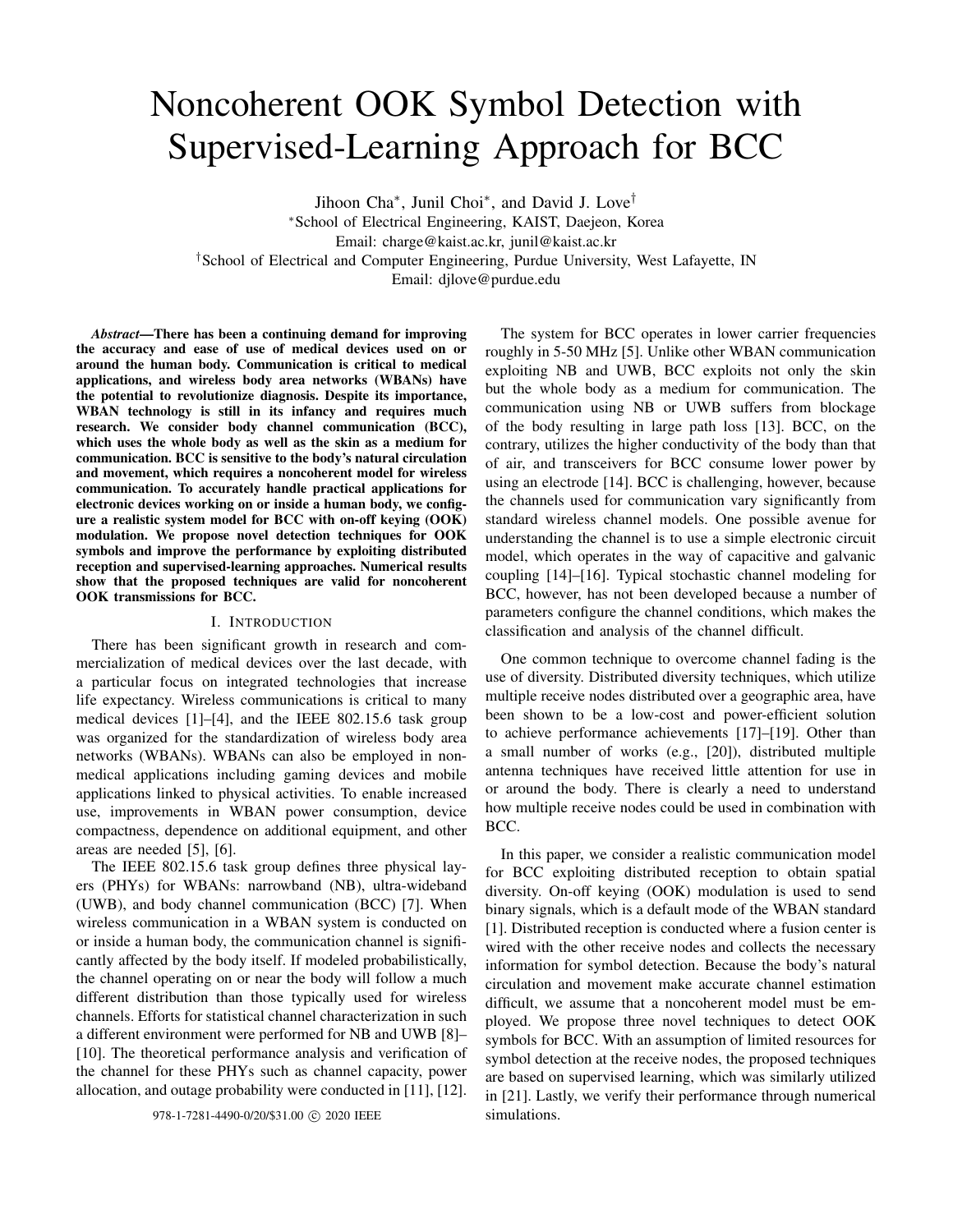

Fig. 1 Structure of SIMO model for BCC.

### II. SYSTEM MODEL

We formulate a single-input multiple-output (SIMO) system model for BCC, as depicted in Fig. 1. The system includes a transmitter and  $K$  distributed receive nodes, all of which have a single antenna. An OOK symbol is transmitted at each time slot by a single-antenna transmitter. The channel between the transmitter and each receive antenna is tightly coupled with the physiology of the human body and the body's movements. For these reasons, we assume that each receive node experiences a different channel model. The chanel gain of each receive node will also quickly fluctuate, which necessitates noncoherent operation.

The received signal at the  $k$ -th receive node at time  $n$  is defined as

$$
y_k[n] = \sqrt{P}h_k[n]x[n] + n_k[n],\tag{1}
$$

where P is the transmit power, and  $h_k[n]$  is the real-valued<sup>1</sup> channel gain of the  $k$ -th receive node and is assumed to follow a probability density function  $f_k(h)$ . Note that  $h_k[n]$  and  $f_k(h)$ are unknown to both the transmitter and the  $k$ -th receive node. The transmitted OOK symbol is denoted by  $x[n] \in \{0, 1\}$ , and  $n_k[n] \sim \mathcal{N}\left(0, \frac{N_0 B}{2}\right)$  is independent and identically distributed (i.i.d.) noise where  $N_0$  is the noise spectral density and B is the bandwidth.

# III. SUPERVISED-LEARNING-BASED OOK SYMBOL DETECTION TECHNIQUES

We assume all the transceivers (i.e., the transmitter, receive nodes, and fusion center) do not have any knowledge of instantaneous or even statistical channel state information (CSI). The property prevents performing typical channel estimation and symbol detection. The proposed detection techniques are, however, still based on a training phase. The fusion center and receive nodes use training signals not to estimate the channel, but to extract useful information in terms of simple statistics such as sample averages to detect the transmitted



Fig. 2 The process of OOK symbol detection that consists of (a) training phase with  $N_t$  training time slots and (b) data transmission phase.

OOK symbols. We first explain the structure of the training phase and a basic rule of detection, followed by three detection techniques based on supervised learning in detail.

#### *A. Training phase and detection framework*

The overall process of training and data transmission is depicted in Fig. 2. In the training phase, the transmitter sends the training symbols known to all receive nodes as

$$
x[n] = \begin{cases} 1, & \text{for } n = 1, 2, \cdots, \frac{N_t}{2} \\ 0, & \text{for } n = \frac{N_t}{2} + 1, \cdots, N_t \end{cases}
$$
 (2)

during  $N_t$  time slots. Each receive node computes a reference value (depending on a specific detection technique) using the received training signals.

Data transmission is conducted during channel uses  $n =$  $N_t+1$  and beyond. The fusion center evaluates likelihood with weights that are functions of the reference values determined

<sup>&</sup>lt;sup>1</sup>The real-valued channel is widely adopted in optical communication systems [22]. We have extended to the more practical complex-valued channel model in [23].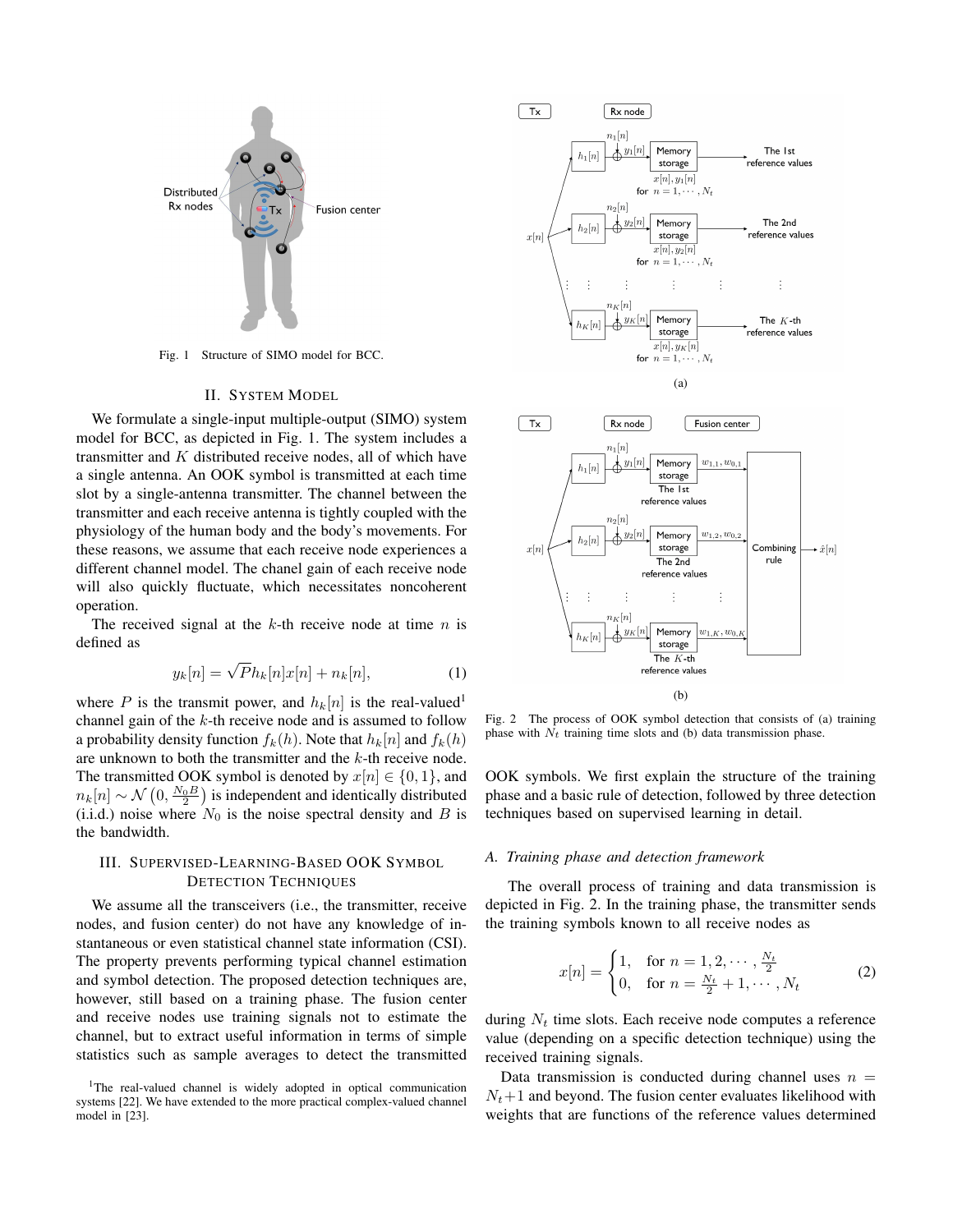during the training phase and an instantaneous received data signal. The fusion center detects the OOK symbol as

$$
\hat{x}[n] = \begin{cases} 1, & \text{for } \sum_{k=1}^{K} w_{1,k}[n] > \sum_{k=1}^{K} w_{0,k}[n] \\ 0, & \text{for } \sum_{k=1}^{K} w_{1,k}[n] < \sum_{k=1}^{K} w_{0,k}[n]. \end{cases} \tag{3}
$$

In (3),  $w_{1,k}[n]$  and  $w_{0,k}[n]$  are the weights for the k-th receive node concerning whether 1 or 0 is transmitted, which are defined by specific detection techniques. The proposed techniques exploit supervised-learning approaches using the reference values to classify the received data signals, which are explained in the rest of this section. It is assumed that each transmitted data symbol is equally likely in this paper.

# *B. Probability technique*

The probability technique for symbol detection uses empirical conditional probabilities using the received training signals. We first define the threshold amplitude at the  $k$ -th receive node as

$$
A_{\text{th},k} = \frac{1}{N_t} \sum_{n=1}^{N_t} |y_k[n]|.
$$
 (4)

The absolute value of each received training signal at the  $k$ -th receive node is compared to  $A_{th,k}$ , which produces a detected training symbol of

$$
\hat{x}_k[n] = \begin{cases} 1, & \text{for } |y_k[n]| \ge A_{\text{th},k} \\ 0, & \text{for } |y_k[n]| < A_{\text{th},k} \end{cases} \tag{5}
$$

for  $n = 1, \ldots, N_t$ . Using  $\hat{x}_k[n]$ , two empirical conditional probabilities are computed for each  $k$ . One is for the event of  $\hat{x}_k[n] = 1$  conditioned on  $x[n] = 1$ , and the other is similarly for  $\hat{x}_k[n] = 0$  given  $x[n] = 0$ . They are written as

$$
P_{(1|1),k} = \min\left(\frac{\sum_{n=1}^{N_t/2} \delta_{\hat{x}_k[n],x[n]}}{N_t/2}, 1 - \frac{2}{N_t}\right) \tag{6}
$$

and

$$
P_{(0|0),k} = \min\left(\frac{\sum_{n=N_t/2+1}^{N_t} \delta_{\hat{x}_k[n],x[n]}}{N_t/2}, 1 - \frac{2}{N_t}\right), \quad (7)
$$

where  $\delta_{\hat{x}_k[n],x[n]}$  indicates Kronecker delta, defined as

$$
\delta_{\hat{x}_k[n],x[n]} = \begin{cases} 1, & \text{for } \hat{x}_k[n] = x[n] \\ 0, & \text{for } \hat{x}_k[n] \neq x[n]. \end{cases}
$$
 (8)

These empirical probabilities have discretized values by using the number of correctly detected training symbols. Note that with finite  $N_t$ , the empirical probability goes to one as the transmit power increases, which will make the empirical probability useless at high transmit power. To prevent this, the probabilities in (6) and (7) are set to have an upper bound of  $1-\frac{2}{N_t}$ .

In the data transmission phase, a random symbol  $x[n]$  is transmitted, and the amplitude of an instantaneous received signal is measured at each receive node. Data symbol detection for each  $k$  is conducted with (5), followed by allocating two weights using (6) and (7) as

$$
w_{1,k}^{p}[n] = \begin{cases} \log P_{(1|1),k}, & \text{for } \hat{x}_k[n] = 1\\ \log (1 - P_{(1|1),k}), & \text{for } \hat{x}_k[n] = 0 \end{cases}
$$
(9)

and

$$
w_{0,k}^p[n] = \begin{cases} \log\left(1 - P_{(0|0),k}\right), & \text{for } \hat{x}_k[n] = 1\\ \log P_{(0|0),k}, & \text{for } \hat{x}_k[n] = 0 \end{cases} \tag{10}
$$

for  $k = 1, \ldots, K$ . By combining the weights of (9) and (10) as in (3), the final detected symbol  $\hat{x}^p[n]$  is determined at the fusion center. This technique is similar to a typical likelihood ratio test (LRT) in a binary communication channel [24], but uses empirical probabilities.

# *C. Deviation technique*

The deviation technique uses the difference value between the amplitude of an instantaneous received signal and the reference values computed during the training phase. Two sample averages are computed with the received training signals for the cases of  $x[n] = 1$  and  $x[n] = 0$ , defined as

$$
A_{1,k} = \frac{2}{N_t} \sum_{n=1}^{N_t/2} |y_k[n]| \tag{11}
$$

and

$$
A_{0,k} = \frac{2}{N_t} \sum_{n=N_t/2+1}^{N_t} |y_k[n]| \tag{12}
$$

for  $k = 1, 2, \dots, K$ , which serve as the reference values for the deviation technique.

The weights used in the deviation technique are a function of the received data signal, written as

$$
w_{1,k}^d[n] = |y_k[n]| - A_{1,k} \tag{13}
$$

and

$$
w_{0,k}^d[n] = A_{0,k} - |y_k[n]| \tag{14}
$$

for each k. Increasing  $|y_k[n]|$  makes  $w_{1,k}^d[n]$  larger, which results in smaller  $w_{0,k}^d[n]$ , and vice versa. The final symbol detection is conducted by computing (3) using (13) and (14) to derive  $\hat{x}^d[n]$ .

Remark 1: Using the probability and deviation techniques with  $K = 1$ , i.e., having only a single receive node, the fusion center produces the same detection result, since the detecting criterion is simplified to whether or not  $|y_k[n]|$  is larger than  $A_{\text{th},k}$  as in (5) for both techniques. With multiple receive nodes, however, the two techniques can result in different symbol detection results. Considering high transmit power, both  $P_{(1|1),k}$  and  $P_{(0|0),k}$  in the probability technique approach to  $1 - 2/N_t$  as in (6) and (7). One of the two weights in (9) and (10) for all the receive nodes approaches to 0, which is the maximum value of the weights when  $N_t$  is sufficiently large. Once the instantaneous data signal is detected at the receive nodes as in (5), symbol detection just follows the majority rule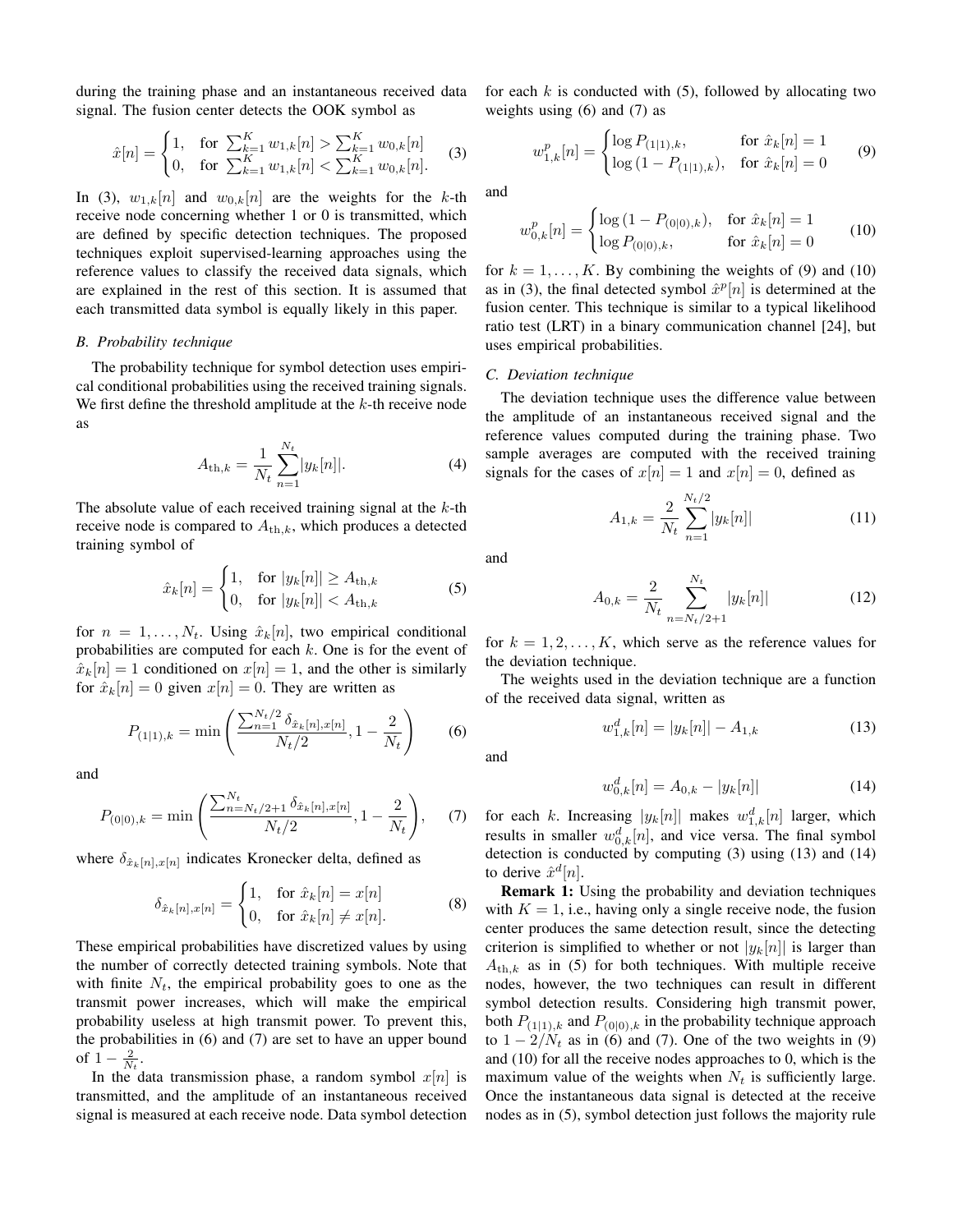TABLE I CONSIDERED CHANNEL PROBABILITY DISTRIBUTIONS

| $f_k(h)$ | Distribution model                                       | Condition |
|----------|----------------------------------------------------------|-----------|
| $f_1(h)$ | Burr $([4.71 * 10^{-7}, 2.43, 5.61])$                    | weak      |
| $f_2(h)$ | Burr $([9.32 * 10^{-7}, 3.88 * 10^{1}, 5.52 * 10^{-1}])$ | strong    |
| $f_3(h)$ | Burr $([2.29 * 10^{-8}, 1.21 * 10^{1}, 5.07 * 10^{-1}])$ | weak      |
| $f_4(h)$ | Burr $([5.63 * 10^{-6}, 2.40 * 10^{1}, 3.97 * 10^{-1}])$ | strong    |
| $f_5(h)$ | Weibull $([1.76 * 10^{-6}, 3.88])$                       | weak      |
| $f_6(h)$ | Burr $([3.83 * 10^{-7}, 7.06, 1.26])$                    | weak      |
| $f_7(h)$ | Burr $([1.31 * 10^{-6}, 5.25, 1.47])$                    | weak      |
| $f_8(h)$ | Weibull $([1.01 * 10^{-6}, 4.05])$                       | weak      |
| $f_9(h)$ | Burr $([7.76 * 10^{-6}, 9.71, 7.87])$                    | strong    |
|          |                                                          |           |

at the fusion center, regardless of the value of  $|y_k[n]|$ . The deviation technique, on the contrary, does not just perform the majority rule even with high transmit power, since the weights in (13) and (14) depend on the amplitude of the instantaneous received signal  $|y_k[n]|$ .

# *D. Combination technique*

The combination technique exploits the reference values that have been developed in the previous subsections to compute weights, making a robust detector coping with various channel conditions. The empirical conditional probabilities and sample averages are computed as in  $(4)$ ,  $(6)$ ,  $(7)$ ,  $(11)$ , and  $(12)$  during the training phase. Using the received data signal and the reference values with (4) and (9) to (14), the weights are defined as

$$
w_{1,k}^c[n] = -\frac{|w_{1,k}^d[n]|^2}{A_{1,k}} + \frac{|w_{1,k}^d[n]|^2}{A_{\text{th},k}} w_{1,k}^p[n] \tag{15}
$$

and

$$
w_{0,k}^c[n] = -\frac{|w_{0,k}^d[n]|^2}{A_{0,k}} + \frac{|w_{0,k}^d[n]|^2}{A_{\text{th},k}} w_{0,k}^p[n] \tag{16}
$$

for each  $k$ .

Focusing on (15), the first term of  $w_{1,k}^c[n]$  is a scaled and squared version of the weights from the deviation technique. Using the scaled form of the first term is appropriate to the asymmetric magnitude distribution of the received data signal for each case of  $x[n] = 1$  and  $x[n] = 0$ . The second term of  $w_{1,k}^c[n]$  considers the probability technique. Since  $w_{1,k}^p[n]$  is defined as the logarithm of empirical probabilities in (9), the premultiplied value to  $w_{1,k}^p[n]$  serves as an exponent for the probabilities as a base, which adjusts degree of penalty. Due to the premultiplied value for the second term, the contribution of the two terms to the weights is balanced. The fusion center detects the final symbol  $\hat{x}^c[n]$ , combining (15) and (16) as in (3).

# IV. NUMERICAL RESULTS

We evaluate the performance of the proposed detection techniques by computing uncoded bit error rate (BER) with Monte-Carlo simulations. Presuming that channels in BCC have inconsistent probabilistic models, we make use of the channel realization following the probability distributions in Table I that are extracted from [11]. The noise spectral



Fig. 3 BERs using the probability technique with a single receive node for nine different channel distribution models.

density  $N_0$  and the bandwidth B are set to -174 dBm/Hz and 100 kHz corresponding to that of the distribution models in [11]. Classification of the distribution models as "strong" and "weak" in Table I, which depends on the channel condition, will be discussed later. We consider a limited situation where the channel distribution between the transmitter and each receive node does not change for the time of interest. However, both the instantaneous channel value, which changes in every time slot, and the channel distribution are not known to all the transceivers, which makes the system noncoherent. The number of training time slots is set to  $N_t = 50$  for all simulations except the last one in Fig. 7.

Depending on channel condition, the probability technique with a single receive node shows all different BER performance. The result is shown in Fig. 3 where we exploit nine channel distribution models separately. The probability technique shows a bounded tendency of BERs with high transmit power. As transmit power increases, the reference values used in the technique are given less effect from the noise. The reference values, however, would remain fixed after a certain transmit power level as discussed in Remark 1 in Section III-C, which do not handle fast-varying channels. Meanwhile, we purposely classify the channel distributions into the group of strong channels or the group of weak channels. The solid green lines in Fig. 3 correspond to the weak channels, and the dashed pink lines represent the strong channels. The BERs of the strong channels start to decrease from small transmit power, achieving lower bound with high transmit power, and vice versa. Some channel distributions including the group of strong channels have large mean or small variance, which leads to reliable communication through the channels with small randomness, and vice versa.

In Fig. 4, we focus on one of the channels  $f_9(h)$  to clearly verify the disadvantage of noncoherent detection with the performance of the three detection techniques proposed in Section III. A coherent combiner is used for comparison, operating on the same WBAN deployment scenario with the same channel models. For the coherent case, the fusion center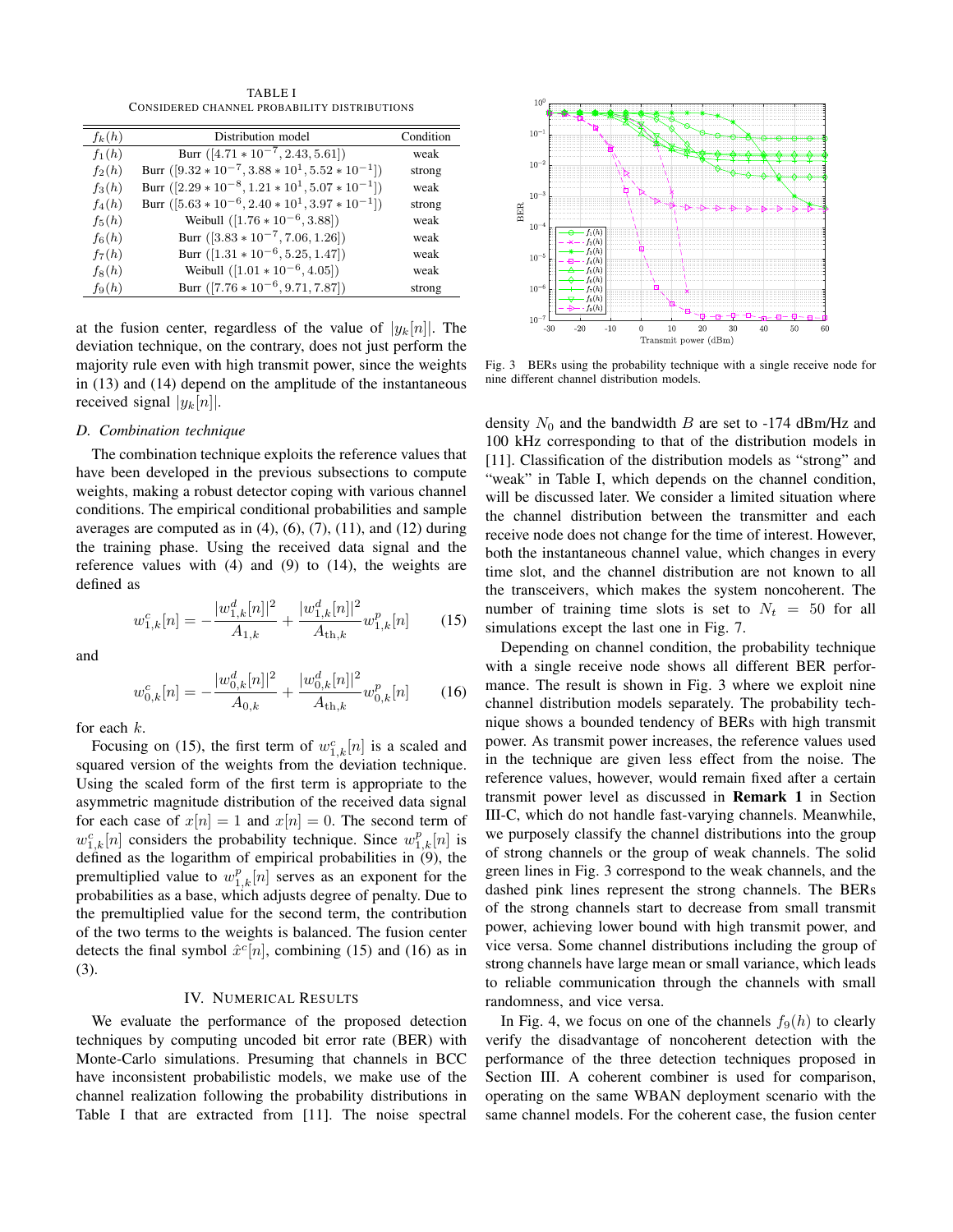

Fig. 4 BERs using the three detection techniques with  $K = 1$  where  $f_9(h)$ is used for coherent and noncoherent cases.



Fig. 5 BERs using the three detection techniques for weak-channel-only  $(K = 6)$  and strong-channel-only  $(K = 3)$  scenarios with solid lines and dashed lines respectively.

performs maximum ratio combining (MRC) using perfect CSI. The MRC technique shows good performance comparing to all proposed noncoherent detection techniques. The probability and deviation techniques give the same performance as mentioned in Remark 1 in Section III-C. The combination technique resolves the problem of bounded BERs and makes the best performance among the proposed techniques with high transmit power.

The dashed lines in Fig. 5 show the performance using the group of three strong channels. This favorable situation when only strong channels exist might rarely occur in practice though. Meanwhile, for the solid lines in Fig. 5, the fusion center uses six receive nodes following the distributions in the group of weak channels. This channel situation is more conservative than the other. The probability technique has unnatural decrease by combining several conditional probabilities  $P_{(1|1),k}$  and  $P_{(0|0),k}$  with various channels, i.e., as transmit power increases, the empirical probabilities of the weak channels become unreliable as shown from the solid lines in Fig. 3. These unreliable empirical probabilities corrupt likelihoods



Fig. 6 BERs under the various channel distribution models with  $K = 9$ .

when the weights for all receive nodes are combined, leading to a rough decrease of BER in some range of transmit power. The deviation technique achieves lower BER than that of the probability technique with low transmit power. The weights that are a function of continuous values are more precise than that using the discretized values, namely, (empirical) probabilities. On the contrary, the deviation technique is inferior to the probability technique with high transmit power. This is because the strong channel in each group would have large variance, which makes the weights using the amplitude of an instantaneous received signal unreliable. Both the probability and deviation techniques exhibit similar performance. The combination technique, on the contrary, outperforms the two techniques in both scenarios.

Fig. 6 shows the case of using both groups. Compared to the previous two extreme cases with either weak or strong channels only, this is definitely more realistic environment that has a variety of channel condition for each receive node. The probability and deviation techniques for  $K = 9$  show some performance degradation in some range of transmit power, comparing to the group of strong channels in Fig. 5. The combination technique gives no such degradation of BER performance, meeting robustness to the channel conditions, which is comparable to the MRC technique for the coherent channel.

In Fig. 7, we verify BER performance with changing the number of training time slots  $N_t$  from 10 to 1000 and fixed transmit power of 10 dBm for the group of weak channels. The deviation technique has negligible gain with larger  $N_t$ because the two sample averages in (11) and (12) already converge to certain values even with small  $N_t$ . The probability technique, however, has steadily decreasing BER due to the increasing accuracy of the empirical conditional probabilities. The combination technique gives the best performance among the three techniques. Although the transceivers operate with a small value of  $N_t$ , the combination technique guarantees adequate BER performance even for weak channels.